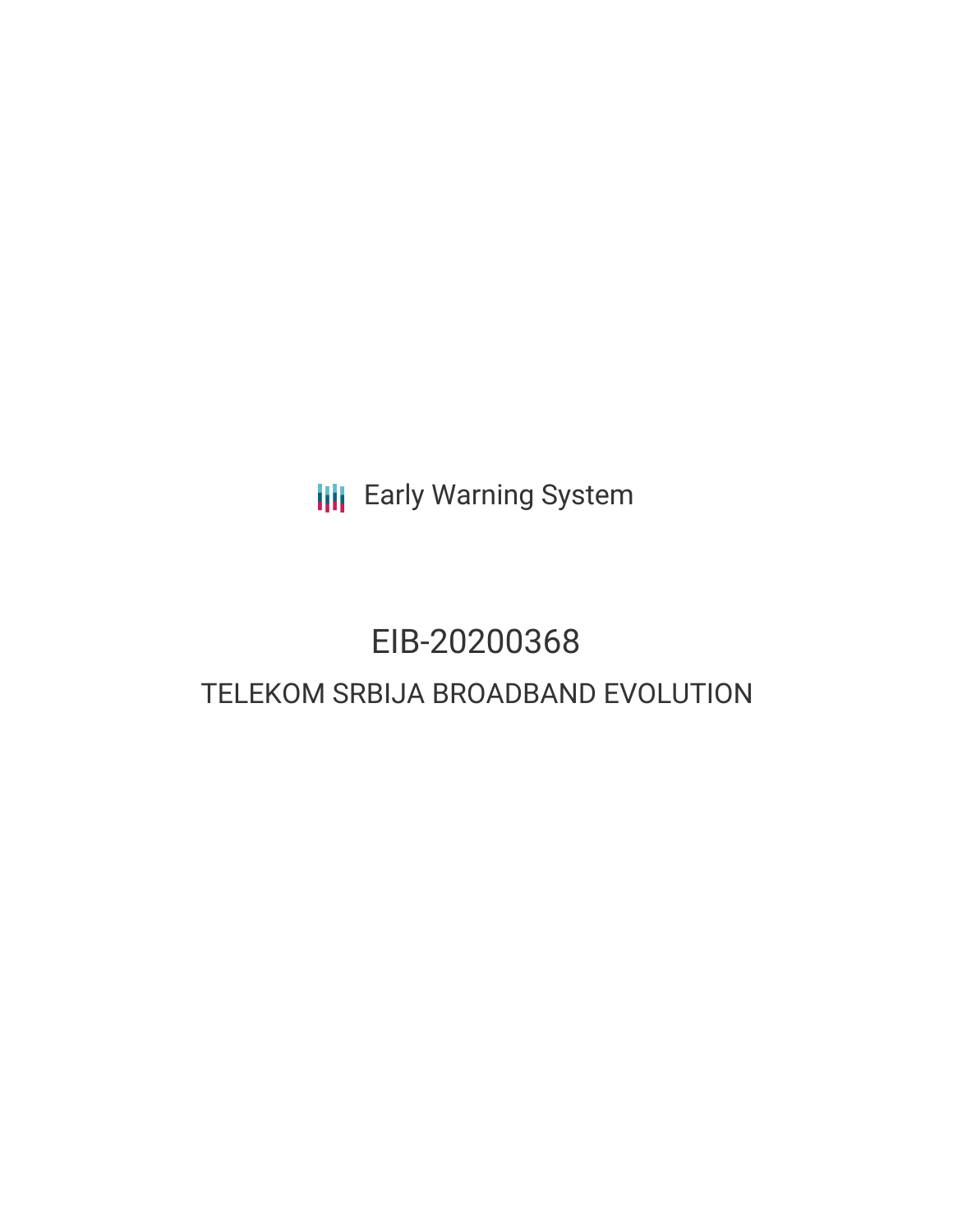

#### **Quick Facts**

| <b>Countries</b>               | Serbia                                                  |
|--------------------------------|---------------------------------------------------------|
| <b>Financial Institutions</b>  | European Investment Bank (EIB)                          |
| <b>Status</b>                  | Approved                                                |
| <b>Bank Risk Rating</b>        | U                                                       |
| <b>Voting Date</b>             | 2021-11-10                                              |
| <b>Borrower</b>                | PREDUZECE ZA TELEKOMUNIKACIJE TELEKOM SRBIJA AD BEOGRAD |
| <b>Sectors</b>                 | Communications                                          |
| <b>Investment Type(s)</b>      | Loan                                                    |
| <b>Investment Amount (USD)</b> | \$83.39 million                                         |
| <b>Project Cost (USD)</b>      | $$175.12$ million                                       |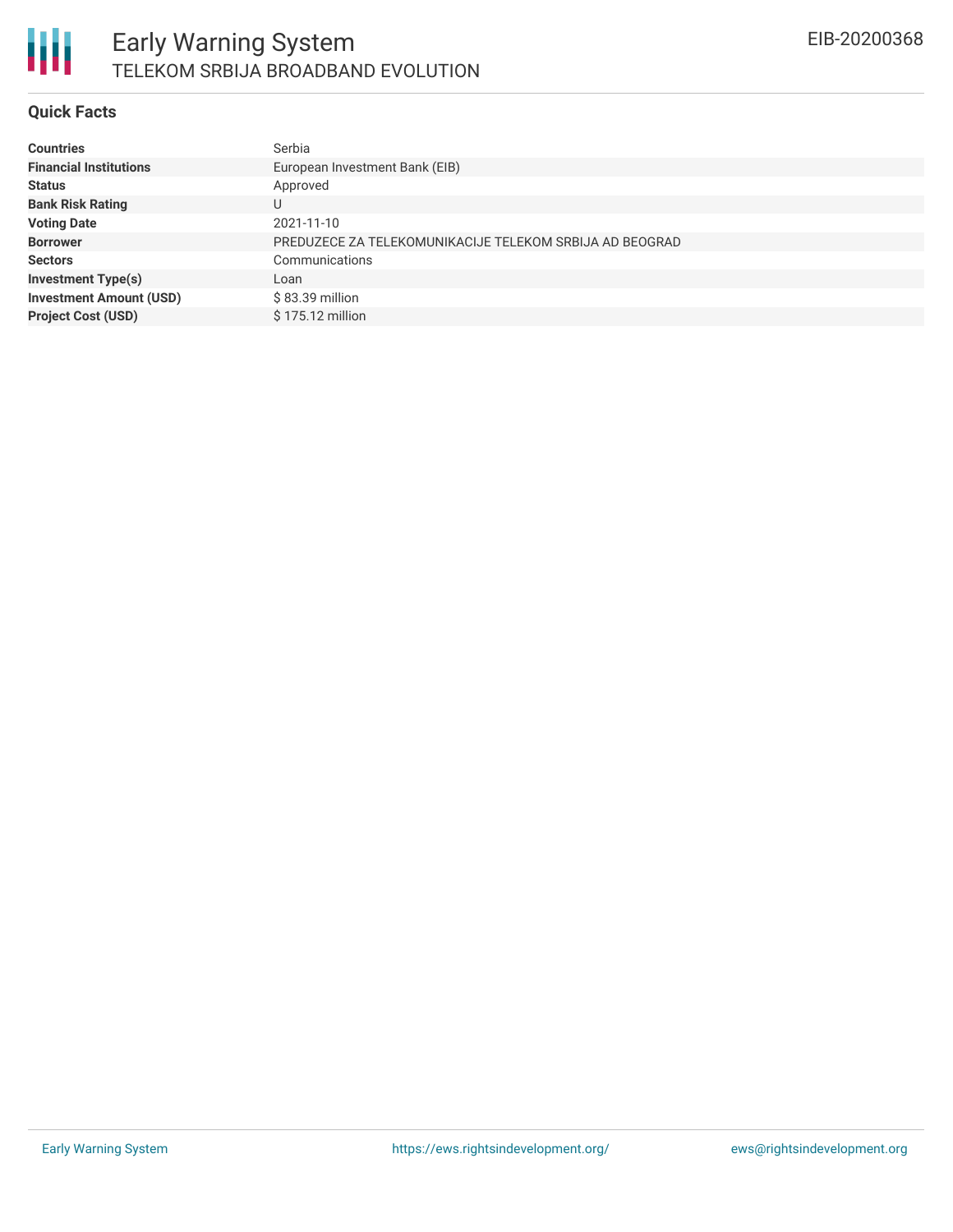

#### **Project Description**

According to the Bank's website, the project provides funding to Telekom Srbija to finance the design and early rollout of a 5G mobile telecommunications network throughout Serbia as well as the densification and upgrade of the commercial 4G network.

The project has three main components:

1) Deployment of 5G radio access network nodes and associated equipment, mostly in existing towers and rooftop sites throughout the country;

2) Upgrade of existing sites and deployment of new 4G sites for network densification and capacity upgrade; and

3) Upgrade of the transmission network as well as expansion of the fibre connectivity to mobile sites.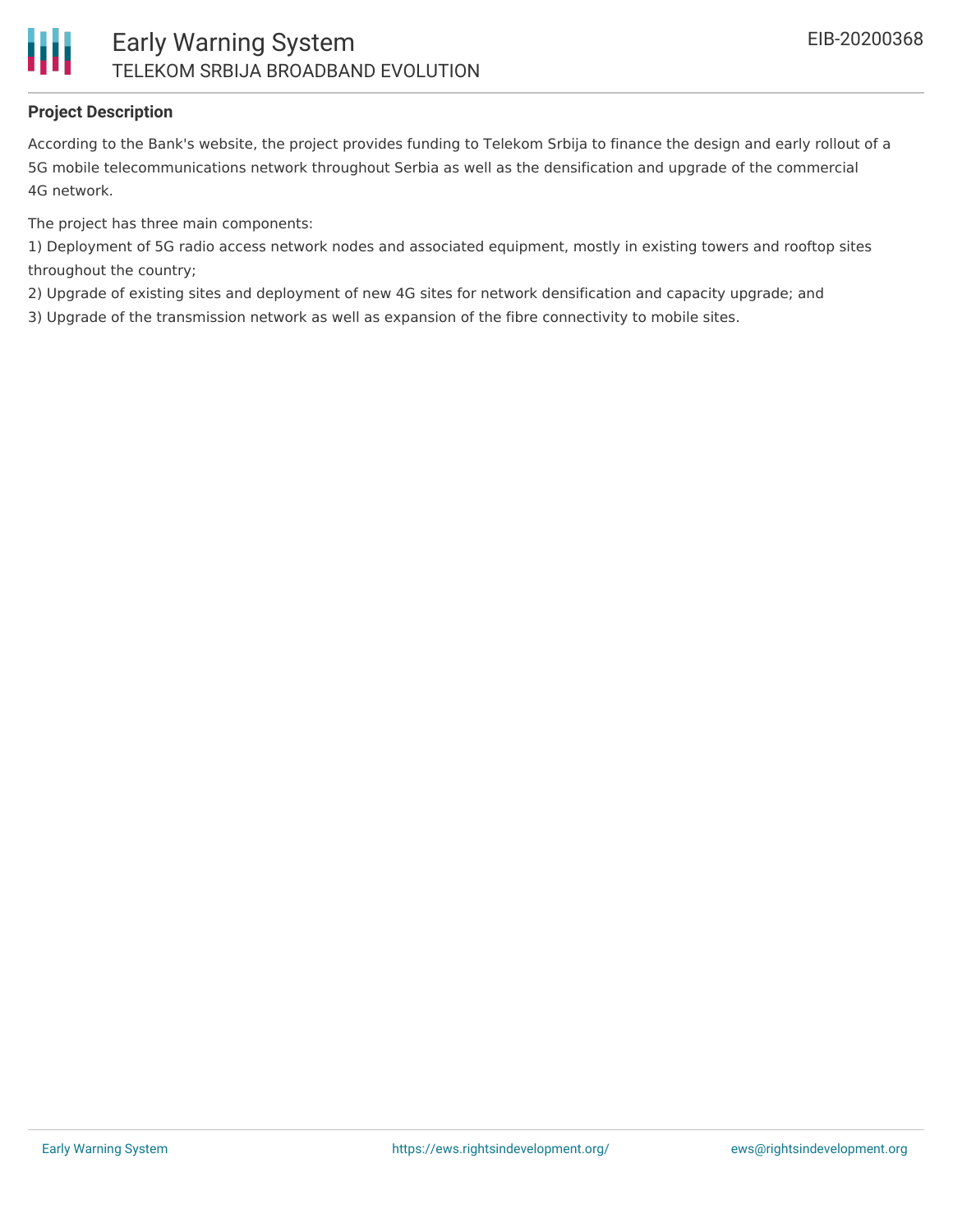

#### **Investment Description**

European Investment Bank (EIB)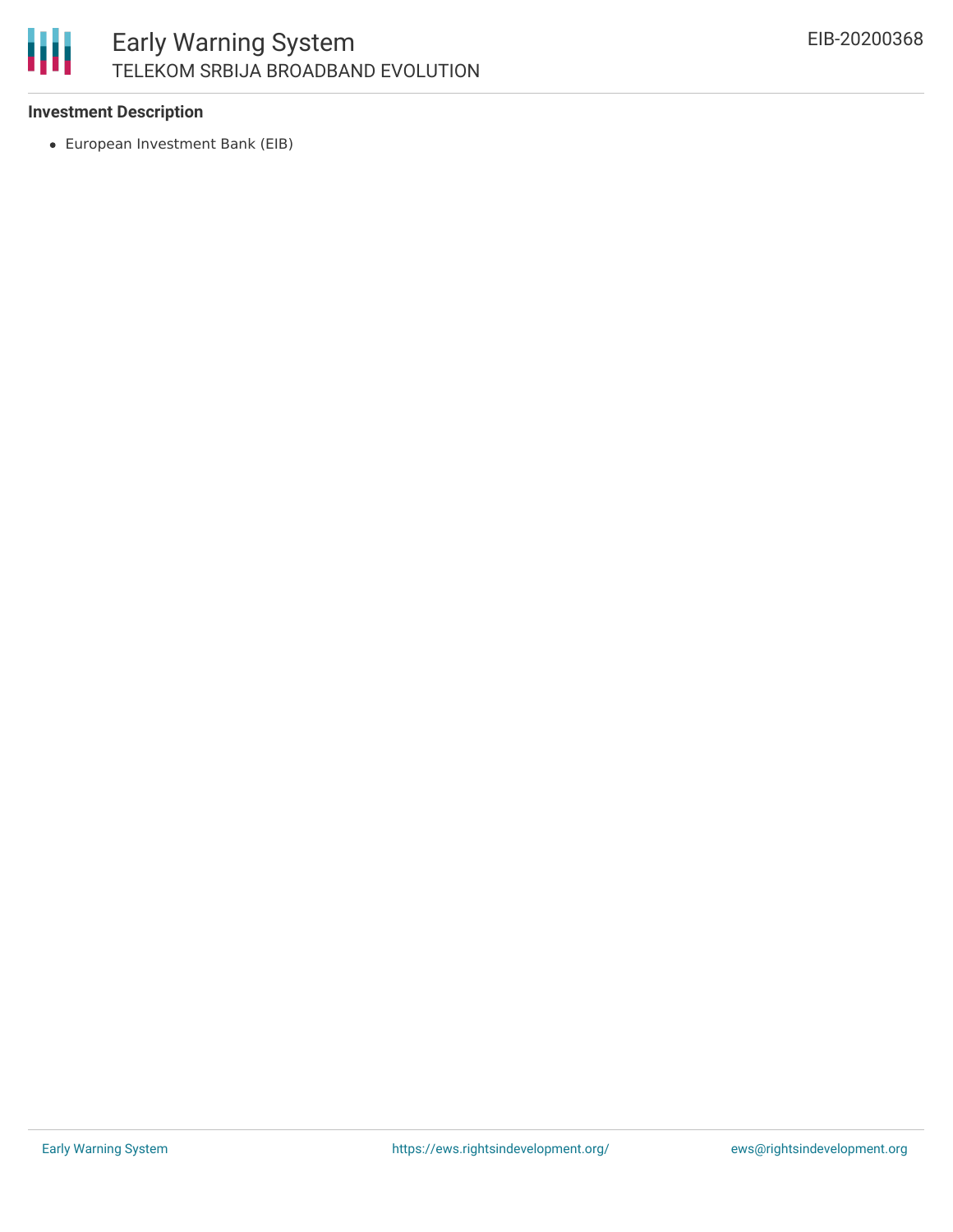

### Early Warning System TELEKOM SRBIJA BROADBAND EVOLUTION

| <b>Private Actor 1</b> | <b>Private Actor</b><br>Role | <b>Private Actor</b><br><b>Sector</b> | <b>Relation</b> | <b>Private Actor 2</b> | <b>Private Actor</b><br>2 Role | <b>Private Actor</b><br>2 Sector |  |
|------------------------|------------------------------|---------------------------------------|-----------------|------------------------|--------------------------------|----------------------------------|--|
| -                      |                              | $\overline{\phantom{a}}$              | $\sim$          | Telekom Srbija         | Client                         | Communications                   |  |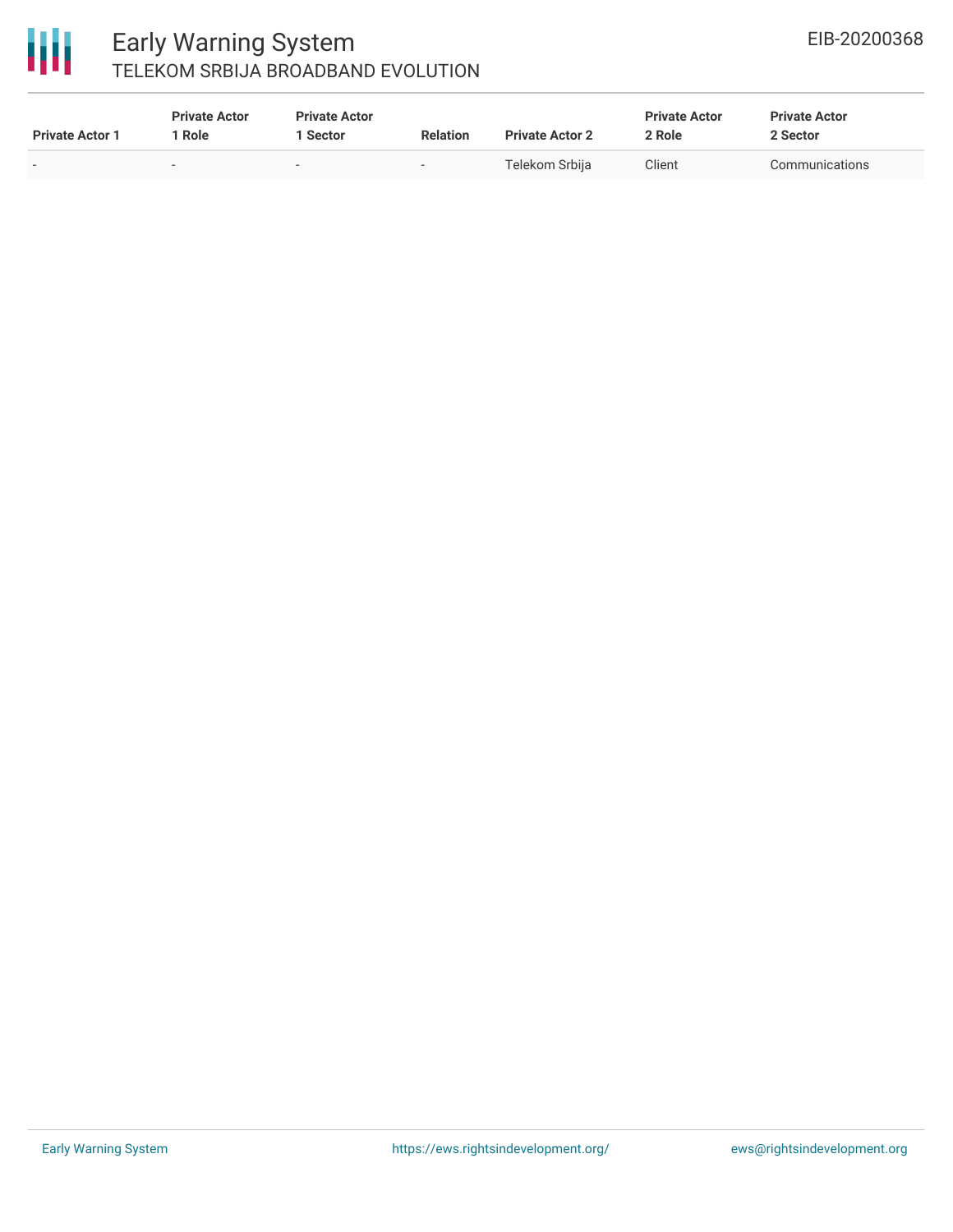

#### **Contact Information**

PROJECT CONTACT INFORMATION

Not disclosed

#### ACCESS TO INFORMATION

You can submit an information request for project information at: https://www.eib.org/en/infocentre/registers/requestform/request-form-default.htm

#### ACCOUNTABILITY MECHANISM OF EIB

The EIB Complaints Mechanism is designed to facilitate and handle complaints against the EIB by individuals, organizations or corporations affected by EIB activities. When exercising the right to lodge a complaint against the EIB, any member of the public has access to a two-tier procedure, one internal - the Complaints Mechanism Office - and one external - the European Ombudsman. A complaint can be lodged via a written communication addressed to the Secretary General of the EIB, via email to the dedicated email address: complaints@eib.org, by completing the online complaint form available at the following address: http://www.eib.org/complaints/form via fax or delivered directly to the EIB Complaints Mechanism Division, any EIB local representation office or any EIB staff. For further details, check:

http://www.eib.org/attachments/strategies/complaints\_mechanism\_policy\_en.pdf

When dissatisfied with a complaint to the EIB Complaints Mechanism, citizens can then turn towards the European Ombudsman. A memorandum of Understanding has been signed between the EIB and the European Ombudsman establishes that citizens (even outside of the EU if the Ombudsman finds their complaint justified) can turn towards the Ombudsman on issues related to 'maladministration' by the EIB. Note that before going to the Ombudsman, an attempt must be made to resolve the case by contacting the EIB. In addition, the complaint must be made within two years of the date when the facts on which your complaint is based became known to you. You can write to the Ombudsman in any of the languages of the European Union. Additional details, including filing requirements and complaint forms, are available at: http://www.ombudsman.europa.eu/atyourservice/interactiveguide.faces